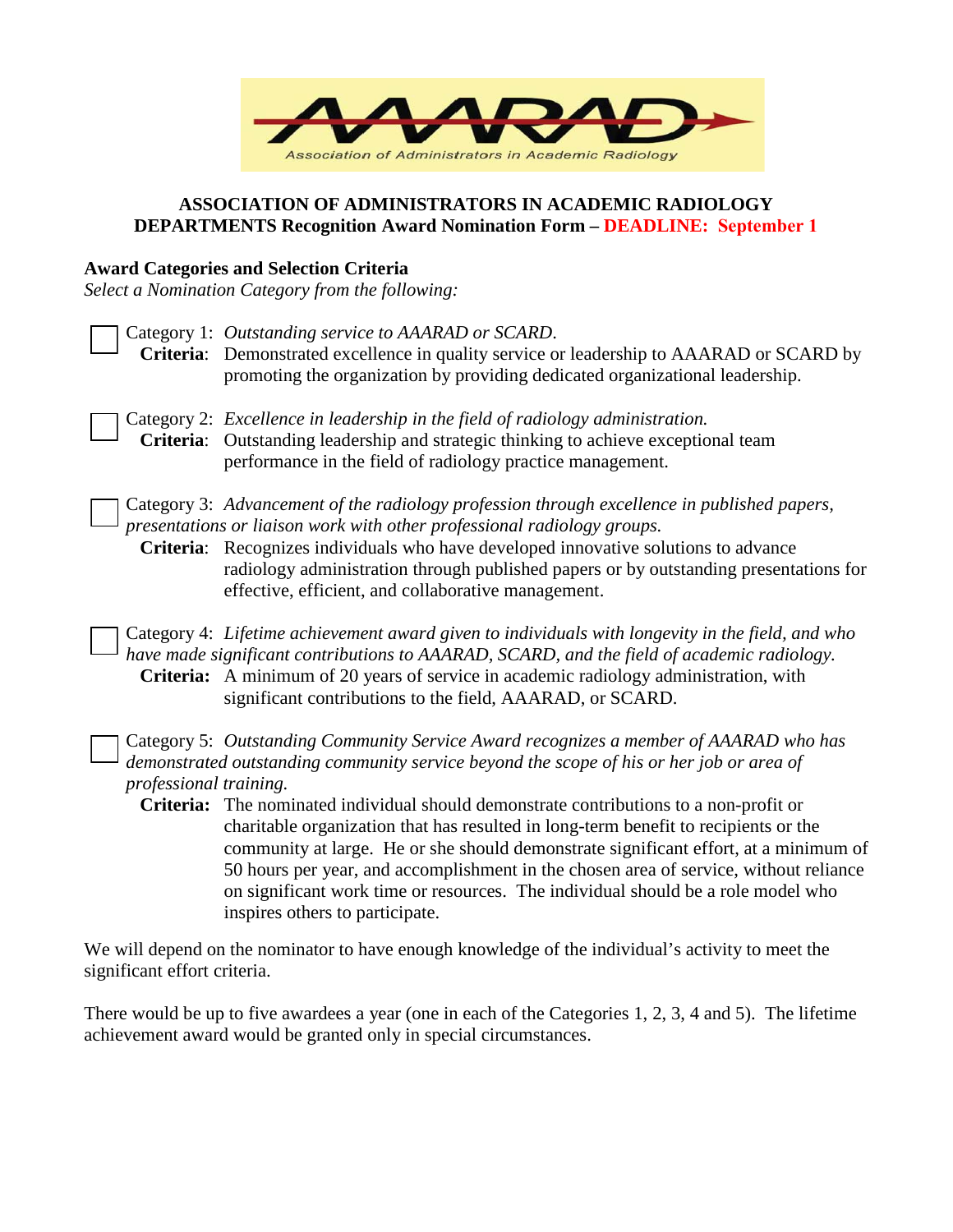**Please note:** The Selection Committee may, at their discretion, determine that a different category fits the accomplishments (per the application letter) more appropriately than the one selected. In the event this occurs, the nominator will be notified. The goal is to award as many categories as possible each year to deserving nominees.

#### **Nomination Deadline: September 1 Nomination Entr**y **Date**:

#### **Nominator**:

Name: Email: Telephone: Title/Position: Organization: Street Address: City/State/ZIP:

### **Nominee Information**:

Name: Email: Telephone: Title/Position: Organization: Street Address: City/State/ZIP:

### **Nomination Justification**

*(Attach supplemental information if appropriate)* 

#### *Please complete the following as applicable:*

- 1. How has the nominee displayed outstanding service, leadership or advancement of the radiology profession?
- 2. If nominating under Category 3 (Advance of the Radiology Profession), attach a copy of (or link to) the published paper(s) or presentation(s) that showcase excellence in advancing the field of radiology administration.
- 3. If nominating under Category 4 (Lifetime Achievement Award), please provide a biography or CV listing the nominee's accomplishments and contributions to the field of radiology administration, including years of service in the field and participation in AAARAD service.
- 4. If nominating under Category 5 (Community Service), please provide evidence that you have enough knowledge of the individual's community activities to meet the significant effort criteria.